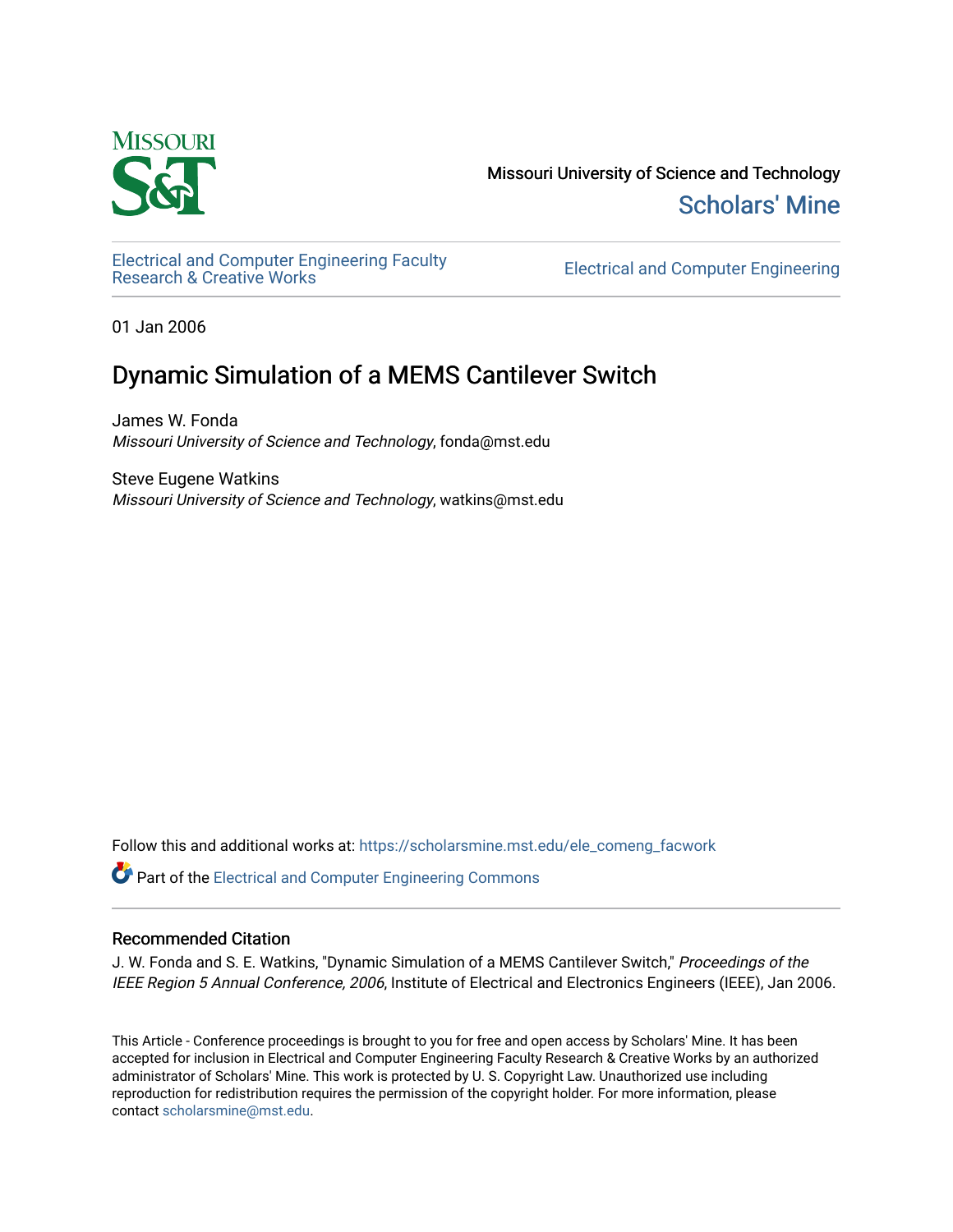# **Dynamic Simulation of a MEMS Cantilever Switch**

James W. Fonda (*Student Member IEEE*) and Steve E. Watkins (*Senior Member IEEE*)\*

ECE Department, University of Missouri-Rolla

fonda@umr.edu and steve.e.watkins@ieee.org

### **Abstract**

*The dynamic behavior of a micro-electro-mechanicalsystem (MEMS) cantilever switch is investigated. Overactuation of the switch can degrade bounce characteristics and reduce the lifetime of the contacts. This work concerns the development of a control system that limits the number of switch bounces and reduces the impact force on the beam tip. A limited mass-spring analysis of the tip-position is given and an associated control approach is applied. Input limiting, state-feedback, and adaptive control methods are compared. All results demonstrate improved switch bounce characteristics for the simplified beam model with the adaptive showing the best performance improvement. A comprehensive finite element analysis is shown that predicts the dynamic beam behavior along the entire length. This approach produces a realistic model of the beam during switching, especially the tip displacement. A versatile control system is proposed that uses finite-element-analysis simulation and adaptive control. The feasibility of this dynamic control system is also discussed.*

*Index Terms***—MEMS, Micro-Relay, Adaptive Control, Finite Element Analysis.** 

## **1. Introduction**

Micro-electro-mechanical-systems (MEMS) technology has demonstrated the ability to miniaturize currently large systems to silicon-level designs, or Systems on a Chip (SoC). SoC designs allow for instrumentation to be reduced in size for portable and low-power devices. Use of the micro-cantilever has demonstrated usefulness in several applications. Applications including accelerometers [1], atomic microscopy [2], pressure sensors, and micro-relays have been shown. In this work a discussion of the micro-relay system is given. This application can allow the reduction of a large discrete part with a micro part that allows for weight and power reduction for relay dependent systems.

A description of a MEMS switch in terms of mechanical properties and results for switching time simulation has been previously presented [3-5]. In the presentation of the MEMS relay a description of the physical model and experimental results are presented. The paper does not provide control to the switch but does address the bouncing of the contact of the system. In consideration of the system dynamics it would be a favorable trait of a controller to limit the number of tip bounces, or to limit energy imparted to the tip during switching.

Controllers developed in this work center on minimization of tip contact energy during switching. In limiting bounces, or imparted energy, the relay's life-span can be extended. The trade-off for this control is that the settling time of the switching is increased. A system that may operate at several switching speeds can be useful in systems that will be task at different priorities during their life-cycle. Long term installations, and remote applications, can benefit from this advancement. Satellite systems are one type of system that may operate for long durations in a low-priority state, but may be tasked heavily during other times.

In this paper a method for controlling a MEMS micro-relay model is presented. A description of the device and its operation is shown. Approximation of the system with a simplified mass-spring-damper (MSD) system is shown. Control of the MSD system is shown for using limiting control, pole-placement control, and adaptive control methods. It is shown that an adaptive control method is to be the most effective for the MSD system. Next, a finite-element analysis (FEA) model is used to simulate the micro-relay system in a more accurate manner. For this method the adaptive control method is used for the FEA model and results are shown.

### **2. MEMS Cantilever Switch**

In this section an overview of the MEMS cantilever switch is given. A description of the basic geometry, operation, and performance criteria are shown. Work previously done in this area has shown the simulation of a MEMS cantilever switch to characterize bounce in the switching process [5].

The MEMS micro-relay is a metallic switch on a siliconsubstrate with the relay contacts residing on the metallic beam and substrate. An example of the micro-relay geometry can be seen in Figure 1. Figure 1 shows the metallic beam adhered to the silicon-substrate with contacts and the gate area below the beam. The gate area supplies electrostatic controlforce input for the beam. Electrostatic actuation has been covered in MEMS texts [6]. By energizing the gate area with a control voltage the beam can be made to move towards the substrate by electrostatic actuation completing a conducting path as the contacts meet.

Presented at the 2006 IEEE Region 5 Conference, San Antonio, TX

J. W. Fonda is with the University of Missouri-Rolla, Rolla, MO 65409 USA. (e-mail: fonda@umr.edu)

S. E. Watkins is with the University of Missouri-Rolla, Rolla, MO 65409 USA (phone: 573-341-6321; fax: 573-341-4532; e-mail: steve.e.watkins@ieee.org).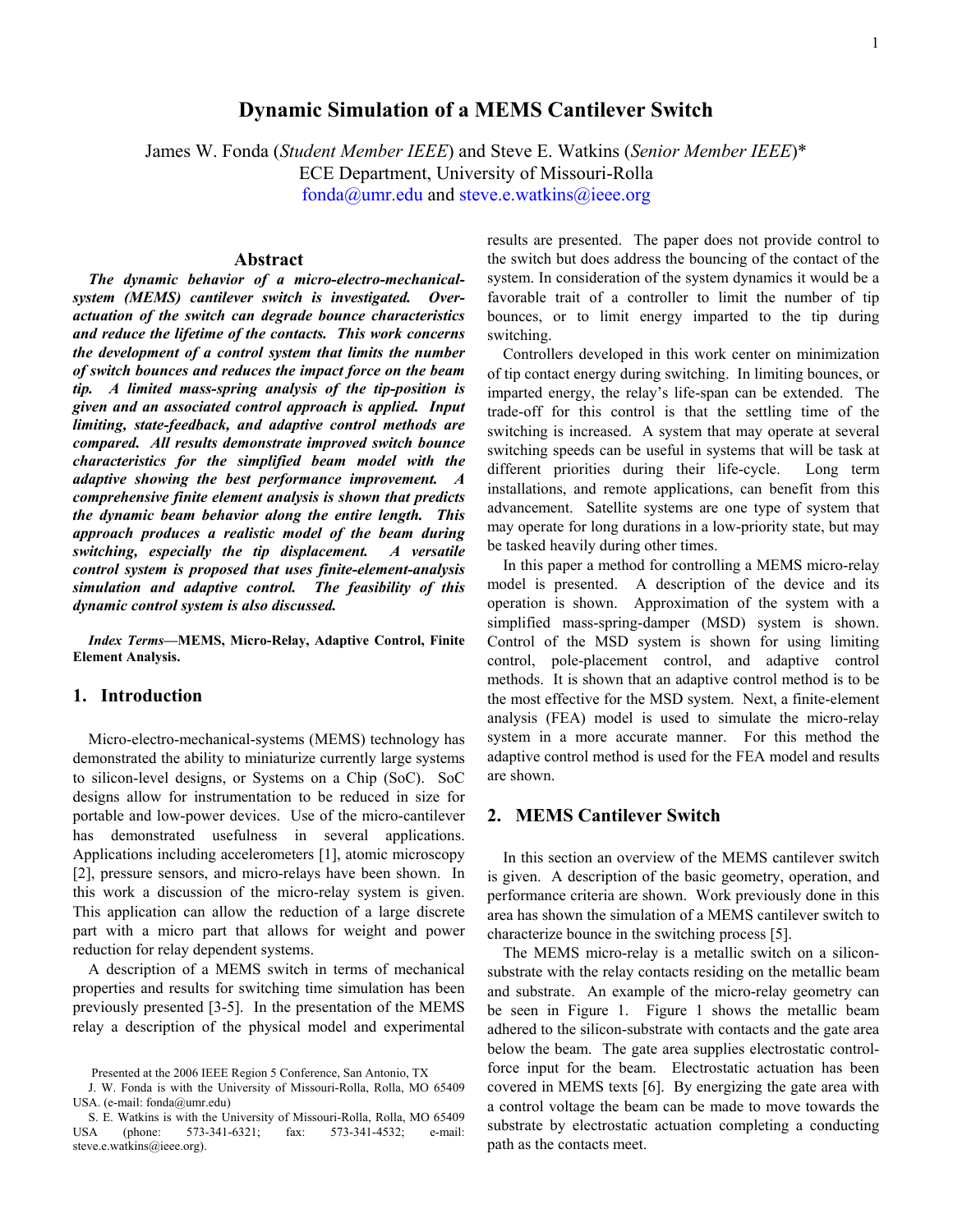$$
y_1 = y \tag{3}
$$

$$
\dot{y}_1 = y_2 \tag{4}
$$

$$
m\dot{y}_2 = -kx - by_2 + f_e \tag{5}
$$

$$
M_N = \frac{1}{2} \int_0^{t_f} v_{lip}^2 dt
$$
 (6)

**Figure 1. MEMS micro-relay geometry** 

# **3. Mass-Spring-Damper Analysis and Control**

The MEMS cantilever can be approximated as a MSD system for reduced accuracy simulations. The use of the MSD model allows for a simplified simulation model for testing dynamic behavior using differing controllers. In this section a treatment of the MEMS cantilever as a MSD system will be shown along with simulation results to demonstrate open loop performance of the micro-relay.

The approximation of the micro-relay through a MSD system is shown in  $(1)$ ; where m is mass, k is the stiffness, b is the damping coefficient, and y is the tip-position. In the simulation tip contact is accounted for by a saturation function that emulates the tip impact. The electrostatic force,  $f_e$ , is simulated in (2) where  $\varepsilon_0$  is the permittivity of free space, w is the width of the beam, V is the input voltage, and  $d_t$  is the original height of the beam above the substrate. The system is then simplified using a state-space system model to prepare for simulation. The resulting system is presented in (3), (4), and (5). Finally in (6) the calculation of the mass-normalized momentum is calculated for use as a figure of merit for the simulations, where  $v_{tip}$  is the tip velocity of the beam. Figure 2(a) shows a block diagram representation of the open loop system is shown, Figure 2(b) is a closed loop version of a controlled beam system. Figure 3 and Figure 4 show the open loop characteristics of the MEMS micro-relay approximated as a MSD system.



**Figure 2. Block Diagram of: (a) Open Loop Beam System, (b) Closed Loop Controlled System** 

$$
m\ddot{y} = -kx - b\dot{y} - f_e \tag{1}
$$

$$
f_e = \frac{\varepsilon_o w V^2}{\left(d_t - y\right)^2} \tag{2}
$$



**Figure 3. Open Loop MSD Position** 



**Figure 4. Open Loop MSD Velocity** 

**TABLE I OPEN LOOP PERFORMANCE OF MSD MODEL** First Tip Impact Normalized Momentum

| тим принрасс<br>sec <sup>1</sup> | TOTHIQHZUU IVIOIIIUIIUIIII<br>$\lceil m^2/\text{sec}^2 \rceil$ |
|----------------------------------|----------------------------------------------------------------|
|                                  |                                                                |
|                                  | 0.6558                                                         |

# **4. Proposed dynamic MSD controllers**

Dynamic control of the MEMS cantilever switch is provided using three methods in this paper. The proposed controller types are force limiting, pole-placement, and adaptive control. Force limiting control limits the actuation force in a manner as to not over accelerate the switch. This type of control allows for limiting the momentum of the tip during the impact and subsequent bounces during actuation. Pole placement control is also used to demonstrate a known technique that is commonly used in state-space control. This controller type provides the ability to tune the dynamics of the switch actuation to a determined performance. Finally an adaptive control scheme was formulated and designed to minimize energy in the actuation to minimize impact momentum of the tip during actuation.

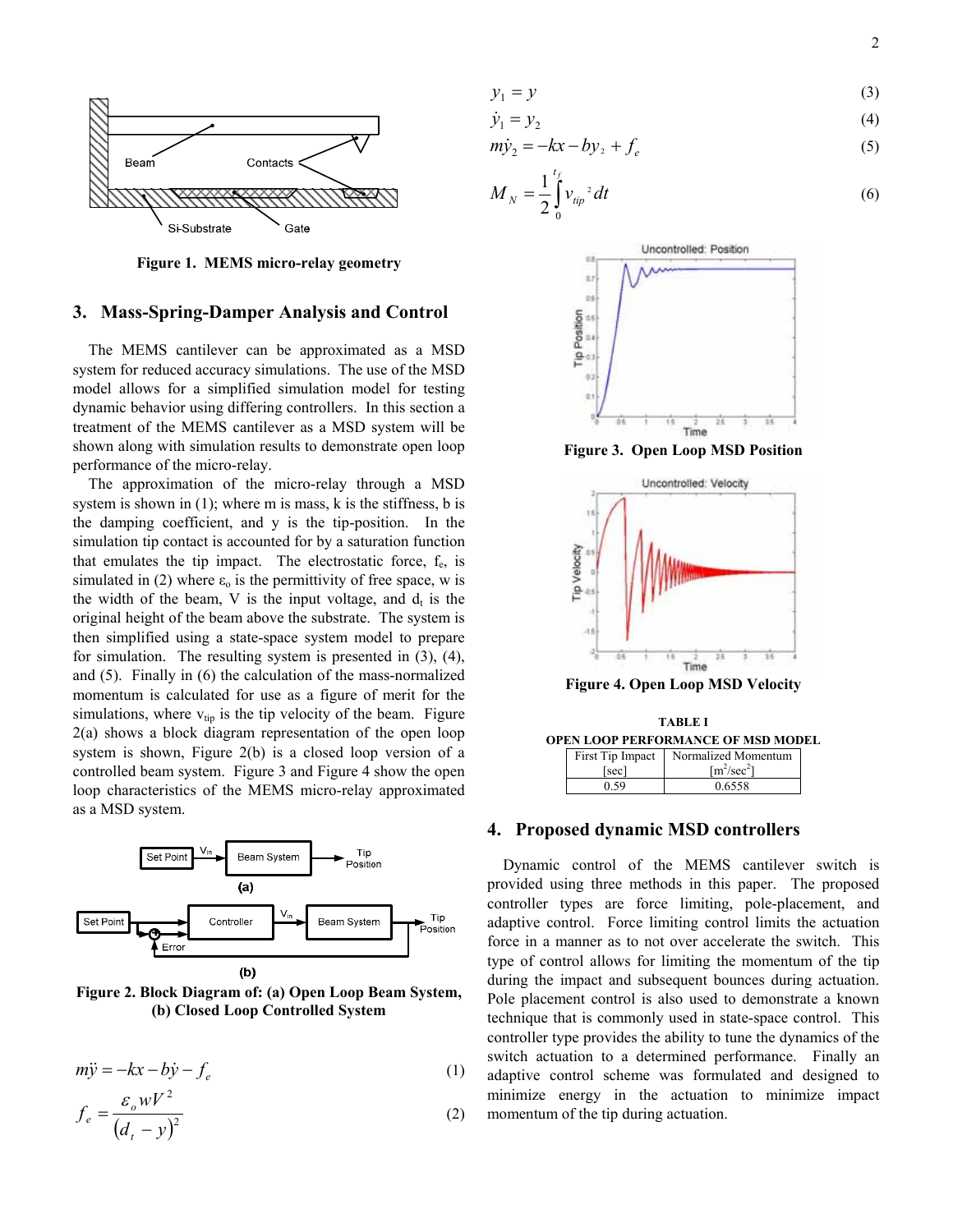#### **4.1. Force limiting control of MSD system**

Use of a force, or acceleration, limiting control is explored in this section for the MSD system. Use of a saturation function in simulation, or a diode in hardware, can facilitate this type of control. The basic model is modified with a limiting function on the acceleration input of the device. This corresponds to effectively limiting the actuation forces along the micro-beam. By limiting these forces the overall energy input to the system can be limited to reduce the momentum of the tip during the impacts. Table II shows the results of the limiting controller for several cases with a maximum energy decrease of 38.21%.

**TABLE II LIMITING CONTROL PERFORMANCE OF MSD SYSTEM**

| Limit<br>[Volts] | First Tip<br>Impact<br>[sec] | Normalized Momentum<br>$\lceil m^2/sec^2 \rceil$ | <b>Energy Decrease</b><br>$\lceil\% \rceil$ |
|------------------|------------------------------|--------------------------------------------------|---------------------------------------------|
| 1.75             | 0.60                         | 0.6363                                           | 2.9735                                      |
| 1.50             | 0.63                         | 0.5989                                           | 8.6764                                      |
| 1.25             | 0.70                         | 0.5614                                           | 14.3946                                     |
| 1.00             | 0.80                         | 0.5240                                           | 20.0976                                     |
| 0.75             | 1.00                         | 0.4861                                           | 25.8768                                     |
| 0.50             | 1.50                         | 0.4486                                           | 31.5950                                     |
| 0.25             | 3.00                         | 0.4052                                           | 38.2129                                     |

#### **4.2. Pole-placement control of MSD system**

In this section results for the pole-placement controller for the MSD system is shown. The controller is calculated using Ackerman's formula for pole-placement. Use of poleplacement control allows for a way to tune the performance of the switching to differing criteria. Table III shows the performance calculations for the pole-placement method. Several pole-placements where tried. It can be seen that increased time to first impact allows for more energy decrease in the system, but this makes for a slower switching system. Pole-placement control can be used for adjustment of performance of the system to suit the needs of the task at hand. The best performance of the pole-placement is shown at a 18% decrease in tip energy.

**TABLE III POLE-PLACEMENT CONTROL PERFORMANCE OF MSD SYSTEM**

| Poles              | First Tip Impact | Normalized Momentum | <b>Energy Decrease</b> |
|--------------------|------------------|---------------------|------------------------|
|                    | [sec]            | $\rm [m^2/sec^2]$   | $\lceil\% \rceil$      |
| $-1, -2$           | 0.265            | 0.5357              | 18.3135                |
| $-.5, -1$          | 0.250            | 0.6016              | 8.2647                 |
| $-1, -2$           | 0.240            | 0.6718              | $-2.4398$              |
| $-2, -4$           | 0.220            | 0.8956              | $-36.5660$             |
| $-1-j$ ,<br>$-1+j$ | 0.260            | 0.5329              | 18.7405                |
| $-3-j$ ,<br>$-3+j$ | 0.220            | 0.8937              | $-36.2763$             |

#### **4.3. Adaptive control of MSD system**

In this section the formulation for an adaptive controller for minimizing the energy of impact of the tip of the micro-relay during switching is shown. Adaptive methods using Lyapunov formulation is formulated. The results of the formulation are shown in (7). The equation shows that the updates of the input signal are calculated by integrating the error, e, multiplied with the tip position, y, where v is the input voltage of the relay actuation system. Simulations are shown for the adaptive controller on the MSD system and show the performance improvements for the specified criteria. The adaptive control of the MSD system shows a 40.28% decrease in tip energy over the open loop system. This comes at the compromise of an increase of switching time of a factor of 8.5. This fits the trend seen with the other controller types that the decrease of switching energy will result in an increase of switching time. The results of the adaptive controller are presented in Table IV. Figure 5 and Figure 6 show the tip position and velocity respectively for the adaptive controller applied to the MSD model.

$$
\dot{\mathbf{v}} = \mathbf{e} \cdot \mathbf{y} \tag{7}
$$



**Figure 5. Adaptive Controller MSD Position** 



**Figure 6. Adaptive Controller MSD Velocity**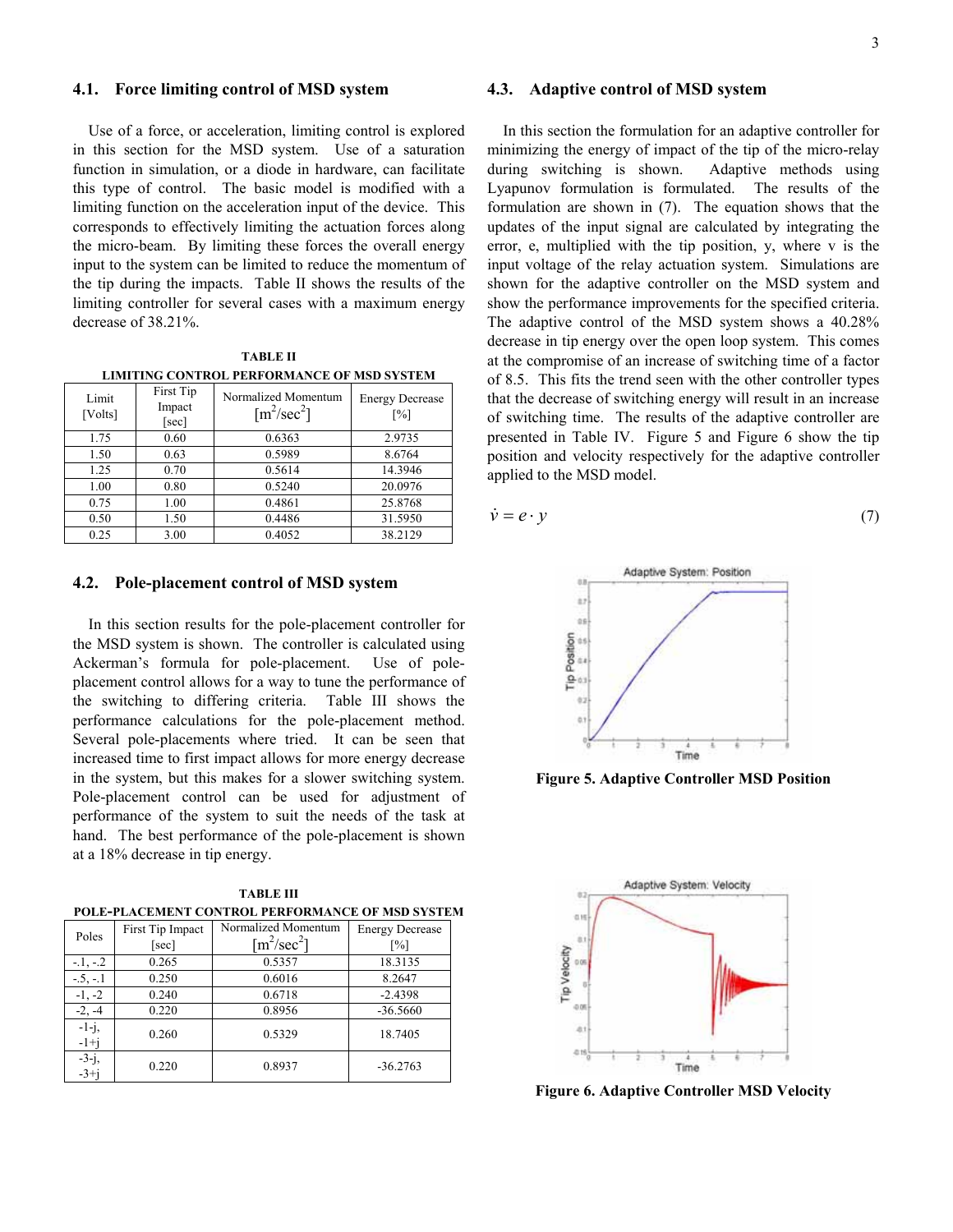**TABLE IV ADAPTIVE CONTROLLER PERFORMANCE OF MSD MODEL**

|     | First Tip Impact Normalized Momentum   Energy Decrease |       |
|-----|--------------------------------------------------------|-------|
| sec | $\lceil m^2/\text{sec}^2 \rceil$                       | [%]   |
| 5.0 | 0.3916                                                 | 40.28 |

### **5. FEA analysis of the micro-cantilever**

FEA allows for a problem to be numerically simulated and retain the structural constraints that are found in analytical analysis of traditional problems. The micro-relay simulation was investigated with an FEA method. System dynamics were computed with methods found in standard FEA texts [7- 9]. FEA of the micro-relay was done using a two-degree of freedom analysis broken into 30-segments. System simulations where done based on (8). The simulation is a matrix based simulation that relies on state-space system design for simulation and control methods. The use of a statespace setup allows for a flexible system model that can be simulated and controlled in many ways. Use of Matlab and Simulink for simulation also allows for rapid prototyping of control schemes for the beam system.

$$
M\vec{\dot{y}} = -K\vec{y} - B\vec{\dot{y}} + \vec{f}_e
$$
 (8)

After construction of the system equations the system can be understood from (8), where M, K, and B are square 2N+2 matrices. In (8) the system dynamic components include the mass, M, stiffness, K, damping, B, and the electrostatic actuation force, fe. Use of the MSD system is still prevalent in this simulation; however the relationship of the states is now vector driven and allows for a greater degree of accuracy than the scalar case. Use of state-vectors,  $\vec{y}$ , allows for each unitlength of the beam to be simulated in its interaction to neighboring elements.

While (8) gives some intuitive description to the behavior of the beam from a systems point of view it must be noted that the K-matrix is a banded matrix as derived in Reddy [4]. This banded stiffness matrix supplies the coupling between beam elements. This coupling includes the distribution of applied shear and moment forces that propagate through the beam to other neighboring elements. Figure 7 and Figure 8 illustrate the open-loop FEA results for tip position and the velocity.

**TABLE V OPEN LOOP PERFORMANCE OF FEA MODEL**

| First Tip Impact | Normalized Momentum              |
|------------------|----------------------------------|
| [sec]            | $\lceil m^2/\text{sec}^2 \rceil$ |
| 0 15             | 34 17                            |



**Figure 7. Uncontrolled FEA Position** 



**Figure 8. Uncontrolled FEA Velocity** 

### **6. Adaptive control of FEA system**

The adaptive controller developed for the MSD model was next tested on the FEA system. Formulation stays the same for the FEA system adaptive controller using (7) as the adaptive update control law. Results for the adaptive control of the FEA system do not approach the results seen for the simplified MSD model. The main difference can be seen in the amount of tip movement. This extra tip movement increases the tip energy throughout the switching cycle and accounts for the disparity between the two models. The FEA model does give a more realistic representation of the actual beam problem that would be encountered on the device. The performance increase above open-loop for the FEA case is only 3.7% as seen in Table VI. Figure 9 and Figure 10 show the tip position and velocity respectively for the adaptive controller on the FEA model.



**Figure 9. Adaptive Controller FEA Position**